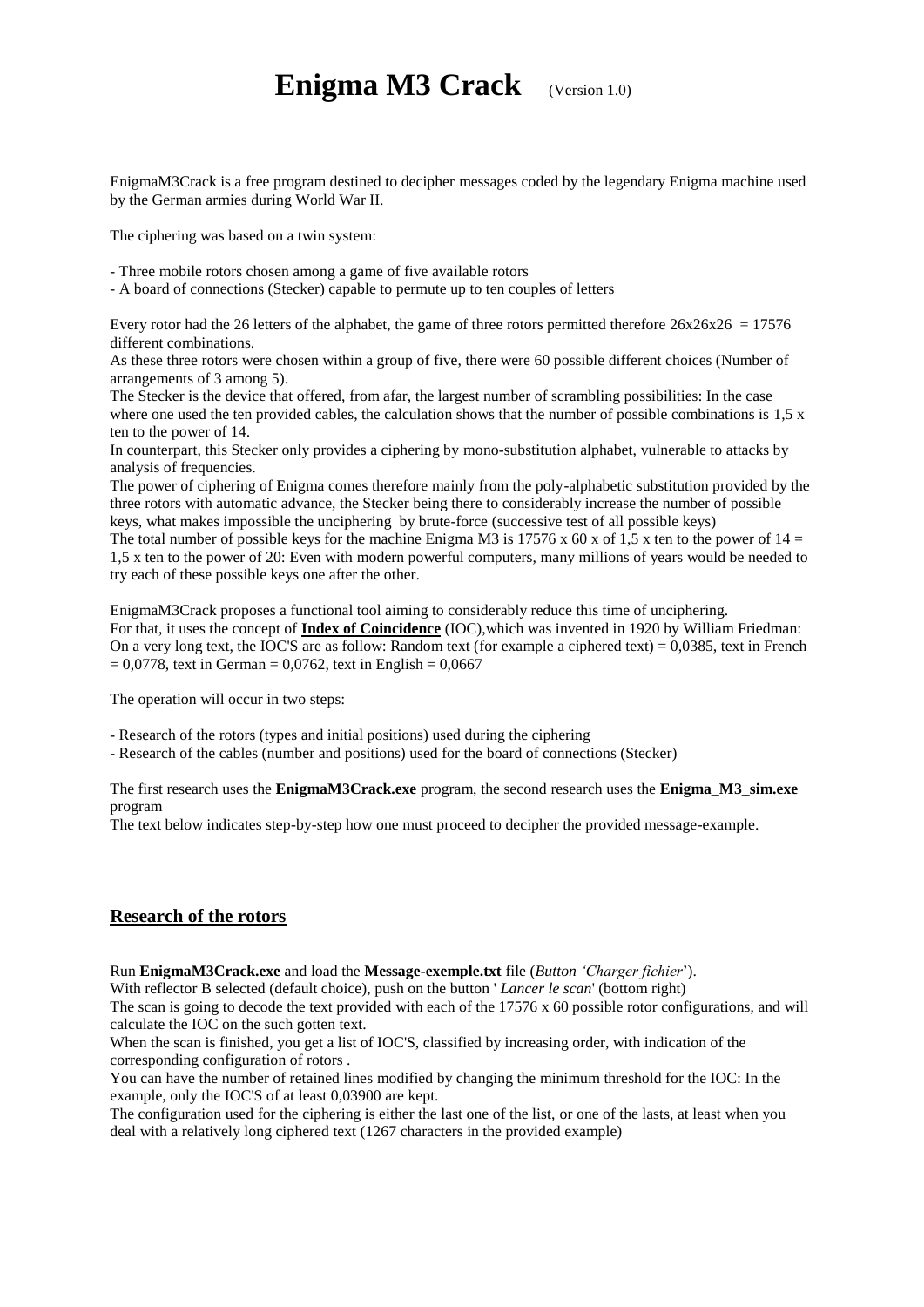|                                                                                                               | Enigma M3 crack |              |                |                |                          |                          |                                                                                                                                                                                                                                                                                                                                                                                                                                                                                                                                                                                                                                                                                                                                                                                                                                                                                                                           |                  | FOX                                                   |
|---------------------------------------------------------------------------------------------------------------|-----------------|--------------|----------------|----------------|--------------------------|--------------------------|---------------------------------------------------------------------------------------------------------------------------------------------------------------------------------------------------------------------------------------------------------------------------------------------------------------------------------------------------------------------------------------------------------------------------------------------------------------------------------------------------------------------------------------------------------------------------------------------------------------------------------------------------------------------------------------------------------------------------------------------------------------------------------------------------------------------------------------------------------------------------------------------------------------------------|------------------|-------------------------------------------------------|
|                                                                                                               |                 |              |                |                |                          |                          | WBNMKSBOHSYBDULURJXMAGQDMVTHHYTLJABPDTJKACRQGNQIHPRURSYSRLPAVLKKHIIXYFCTOKPTMA A<br>@NXOWMMBPITYFCGWIVXFSBNWEU@BPFTCBOBXNVPE@HBGOAYFORCNZDBTUJIGBEGNUD@FOJGLYUDGHI<br>GOJYZKGSOKGRTUSBBMGARKFHEUFLSLZSJHZCGLFLOODDKXCDISAHOIYDKJJBJTZUZCINRRWSTWRGULB<br>MWBDKHRLWDFOSAFHEQXFKPHSESXRNPLNAJMSDYTNZXSXGWFEGMXFLQMYDKLIEGCGNJLGCAUWMSKA<br>CDHHSOJKZNJUVGUUWDYODZOZNTRVMYMHODZHXRSIGIDOUOREFCPSSORYEIFVGDDOUXWJOXIDTMOX<br>OSXWYBYORMYXZNFEQMBVWOPYUEBOEOTUEDUQEODPEBUUZYJLNCTMLUUWFEZYQWTZCAYMLCGZGT<br>KXSNHHZOPQYRREUDAOPKQREKFIYGVOLUHTOCTFCAOPZMMMDVBIMIGGCLVOXFQTLUWUAQWAFMPJFQZ<br>\/BMUFRQNQJGEIZZBLEIMHBOBRFTDONGMGLEV\/JCKRMMPEUUBTFP\/FKXYBOBMRZ/QQFXFDYXYVEGU<br>BYWPXDHAOYCQMBZWLMVOATYKJYYVPGWSETSFAOBPPXYMOGCAFQTVVOCIORVPKDSCDHAUWVUSSPFO<br>PFDQEEUDVMBPYKVPGYYEWDTHPLMAONZWKXWB0MWVKCHSRVQXUM0BVLDZVDBZQ0QLLHCZUPNHH<br>MHCQNKUETONGFBSJNOVECBEDKNJXLSYVGKBVTNCFSWYYRRTVMLDVCIGVITNVSWKIAIAQRQYSXDWYVJUFI |                  | Charger fichier<br>1267<br>Reflecteur<br>$G$ B<br>C C |
|                                                                                                               |                 |              |                |                |                          |                          |                                                                                                                                                                                                                                                                                                                                                                                                                                                                                                                                                                                                                                                                                                                                                                                                                                                                                                                           | w.               | Io                                                    |
|                                                                                                               |                 |              |                |                |                          |                          |                                                                                                                                                                                                                                                                                                                                                                                                                                                                                                                                                                                                                                                                                                                                                                                                                                                                                                                           |                  | <b>IDC</b><br><b>IOC</b> fichier                      |
|                                                                                                               |                 |              |                |                |                          |                          |                                                                                                                                                                                                                                                                                                                                                                                                                                                                                                                                                                                                                                                                                                                                                                                                                                                                                                                           |                  |                                                       |
|                                                                                                               |                 |              |                |                |                          |                          |                                                                                                                                                                                                                                                                                                                                                                                                                                                                                                                                                                                                                                                                                                                                                                                                                                                                                                                           | $\blacktriangle$ |                                                       |
|                                                                                                               | Reflecteur<br>B | Type RG<br>5 | Type RC<br>1   | Type RD<br>4   | Posi <sub>RG</sub><br>14 | Posi <sub>RC</sub><br>10 | Posi <sub>RD</sub><br>16                                                                                                                                                                                                                                                                                                                                                                                                                                                                                                                                                                                                                                                                                                                                                                                                                                                                                                  |                  |                                                       |
|                                                                                                               | B               | 5            | 3              | $\overline{c}$ | 25                       | 19                       | $\overline{c}$                                                                                                                                                                                                                                                                                                                                                                                                                                                                                                                                                                                                                                                                                                                                                                                                                                                                                                            |                  |                                                       |
|                                                                                                               | B               | 3            | $\overline{c}$ | $\overline{4}$ | 3                        | 11                       | 17                                                                                                                                                                                                                                                                                                                                                                                                                                                                                                                                                                                                                                                                                                                                                                                                                                                                                                                        |                  | <b>C</b> Triée                                        |
|                                                                                                               | B               | 4            | $\overline{c}$ | 5              | 17                       | $\overline{2}$           | 14                                                                                                                                                                                                                                                                                                                                                                                                                                                                                                                                                                                                                                                                                                                                                                                                                                                                                                                        |                  | C Non triée                                           |
|                                                                                                               | B               | 3            | $\overline{4}$ | 5              | $\overline{c}$           | 10                       | 16                                                                                                                                                                                                                                                                                                                                                                                                                                                                                                                                                                                                                                                                                                                                                                                                                                                                                                                        |                  |                                                       |
|                                                                                                               | B               | 5            | 4              | 3              | 12                       | 11                       | 12                                                                                                                                                                                                                                                                                                                                                                                                                                                                                                                                                                                                                                                                                                                                                                                                                                                                                                                        |                  | 0.039                                                 |
|                                                                                                               | B               | 3            | $\mathbf{1}$   | $\overline{4}$ | 6                        | 15                       | $\mathbf{1}$                                                                                                                                                                                                                                                                                                                                                                                                                                                                                                                                                                                                                                                                                                                                                                                                                                                                                                              |                  |                                                       |
|                                                                                                               | R.              | ż            | 5              | 4              | 5                        | $-26$                    | $\sqrt{20}$                                                                                                                                                                                                                                                                                                                                                                                                                                                                                                                                                                                                                                                                                                                                                                                                                                                                                                               |                  | Lancer le scan                                        |
| <b>IDC</b><br>0.03905<br>0.03905<br>0.03906<br>0.03906<br>0.03908<br>0.03914<br>0.03916<br>0.04175<br>0.04186 | B               | 2            | 5              | 4              | 4                        | 25                       | 20                                                                                                                                                                                                                                                                                                                                                                                                                                                                                                                                                                                                                                                                                                                                                                                                                                                                                                                        |                  |                                                       |
|                                                                                                               |                 |              |                |                |                          |                          |                                                                                                                                                                                                                                                                                                                                                                                                                                                                                                                                                                                                                                                                                                                                                                                                                                                                                                                           |                  | Abandonner le scan                                    |

If you renew the operation using the C reflector instead of the B reflector, you will note that the IOC'S are 0.03933 or less, instead of 0,04186: It is therefore likely that the reflector used for the ciphering was the B reflector.

Now, knowing the probable configuration of the rotors, you can start your attack to find what was the connections used for the Stecker.

#### **Research of the cables for the Stecker**

Run **Enigma\_M3\_sim.exe** (version 3 or more recent), select the configuration of rotors found above, and load the **Message-exemple.txt** file.

Push the uncipher button, bottom right: You can see, in the lower box, that the deciphered text is incomprehensible, which means that one or several cables have been used for the Stecker, at ciphering time.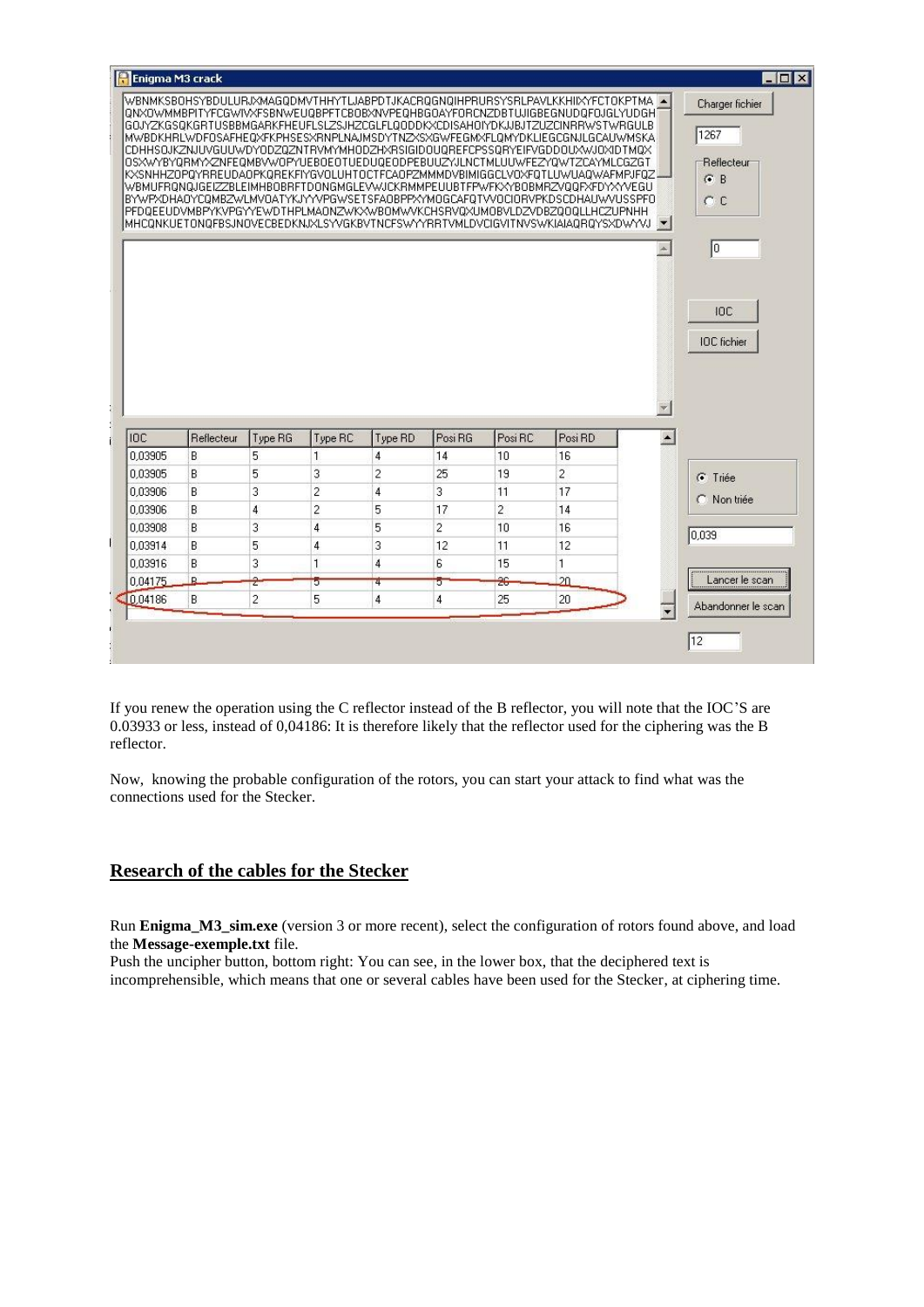| Enigma M3 sim ( Version 3)                                                                                                                                                                                                                                                                                                                                                                                                                                                                                                                                                                                                                                                                                                                                                                                                                                                                                                                                                                                                                                     |                                                                              |                                                                                                        |                                                                                                       | $ \Box$ $\times$                                |
|----------------------------------------------------------------------------------------------------------------------------------------------------------------------------------------------------------------------------------------------------------------------------------------------------------------------------------------------------------------------------------------------------------------------------------------------------------------------------------------------------------------------------------------------------------------------------------------------------------------------------------------------------------------------------------------------------------------------------------------------------------------------------------------------------------------------------------------------------------------------------------------------------------------------------------------------------------------------------------------------------------------------------------------------------------------|------------------------------------------------------------------------------|--------------------------------------------------------------------------------------------------------|-------------------------------------------------------------------------------------------------------|-------------------------------------------------|
|                                                                                                                                                                                                                                                                                                                                                                                                                                                                                                                                                                                                                                                                                                                                                                                                                                                                                                                                                                                                                                                                | <b>UKW</b><br>Walzen<br>Ringstellung<br>Spruchschlussel<br>Stecker Recherche | B<br>$\blacktriangledown$<br>$\blacksquare$<br>$2 - 11$<br>$A - 01$<br>▼<br>$\blacksquare$<br>$D - 04$ | $5 - V$<br>$\blacktriangledown$<br>$A - 01$<br>$\overline{\phantom{a}}$<br>$Y - 25$<br>$\blacksquare$ | 闓<br>☞<br>$4 - IV$<br>$A - 01$<br>$T - 20$<br>Í |
| WBNMKSBOHSYBDULURJXMAGQDMVTHHYTLJABPDTJKACRQGNQIHPRURSYSRLPAVLKKHIIXYFCTOKPTMAQNXOWMMBPI =<br>TYFCGWIVXFSBNWEUQBPFTCBOBXNVPEQHBGOAYFORCNZDBTUJIGBEGNUDQFOJGLYUDGHGOJYZKGSQKGRTUSBBMGA<br>RKFHEUFLSLZSJHZCGLFLQODDKXCDISAHOIYDKJJBJTZUZCINRRWSTWRGULBMWBDKHRLWDFOSAFHEQXFKPHSESXRNPl<br>LNAJMSDYTNZXSXGWFEGMXFLOMYDKLIEGCGNJLGCAUWMSKACDHHSOJKZNJUVGUUWDYODZOZNTRVMYMHODZHXRSI<br>GIDOUGREFCPSSGRYEIFVGDDOUXWJOXIDTMQXOSXWYBYGRMYXZNFEGMBVWOFYUEBOEOTUEDUGEODPEBUUZYJLNC<br>TMLUUWFEZYQWTZCAYMLCGZGTKXSNHHZOPQYRREUDAOPKQREKFIYGVOLUHTOCTFCAOPZMMMDVBIMIGGCLVOXFQTL<br>UWUAQWAFMPJFQZWBMUFRQNQJGEIZZBLEIMHBOBRFTDONGMGLEVWJCKRMMPEUUBTFPWFKXYBOBMRZVQQFXFDYXY<br>VEGUBYWPXDHAOYCQMBZWLMVOATYKJYYVPGWSETSFAOBPPXYMOGCAFQTVVOCIORVPKDSCDHAUWVUSSPFOPFDQEE<br>UDVMBPYKVPGYYEWDTHPLMAONZWKXWBOMWVKCHSRVQXUMOBVLDZVDBZQOQLLHCZUPNHHMHCQNKUETONQFBSJN<br>OVECBEDKNJXLSYVGKBVTNCFSWYYRRTVMLDVCIGVITNVSWKIAIAOROYSXDWYVJLUFSOOMSCHAJLJGCRYAEBUBMROJAJ<br>NOPSATPUEGXHROEEVYEXSQZSMQWHODBPKKWFBMSCMWHCIFPOVQYAXDOZKLYEATDMDNGMWLNGULDLHAHZSTAQPI                         |                                                                              |                                                                                                        |                                                                                                       | 1267<br>b<br>q,<br>圓<br>电<br>6                  |
| CEVUNUXYGNWENIHODPTDGPOSNAOPIOFKBXXAMCXXZNYYAIRAAXZGCKEUAGZLXUJJGLWRNUEGKCEUUCCCKLETVOOA<br>WHESNUVEOOYPXZUOHTIZJOAGALEZESJOYMRPOOHMHENJIMNECNZIKOEULEUEFUXIUPZLANAJOJNLOUWOINSZNHNEX<br>UAXEUMEOAXHGDERIPDRBMRVFEYZAHFSBWYFESIQUNSEUACUQZIBRZKWRNBRUCFEFASZXWIYIAZHSUPSVAOEQVQEM<br>EVIWZUXBISBNHNDENDBEZDALWFJQKKMUMACSHAWNZVUXUUPCERLERPBBIOBWETEULNGYHKKFEYWFWYJVYKCEHD<br>AJLBHJAXUXAGHYGZCIZMGOKETKRZIBGAOZJDWAOATEOXPAIXZEZOHOYJVGOOIPDAMIXIYXNGVOWINSZCKPCSSJLYZAP<br>EWMOHOUIZIOEHSHOJSIPESCGJRUIAXKXAMWMTNATZZSAVACOONVBJXVGNJDZUJOYROQAUJFXSBNLNAVKMNZCWUZIX<br>TWUNTHFPBIOKMURSDFANIIBXBHPZXSVNIRESRSMNAQGZEGTHWENCHEFENEWUNISFCTCIEVLERQZKNNWAXZEKGXIAZ<br>GJAERNZKFIGXXCISSINSCENZKIONEUUZGOMROCLIGSJBOGXUBRPXWONFIFAKAOESWECGVKUMOCIXYGWSEXAGNLIUSOI.<br>0ANFZNYEAZZIESCHJWPSEVTNGREVMENAZJAEZ0DWAIMSUQAZASEEPIRZTSKPSAGIAOESKXIAENBGEUEPIBZILEXIIPAW<br>UKEXONEUEYFFUZSSFSXZOHAEZSHLGEIRAKKINNIWFZCFTPIEEWEOPSEOOCEIEZCCYAVBXEYOUBUWRIHHUIOINTEBOKY<br>DJNJYUTFHMVAHESPTOEHSEEOOEZBHKMZCSIMRPWRXOPMCUPCOCVUFEKWINEVOYSWECGKLHUZEKIGWZZSTSAKINM |                                                                              |                                                                                                        |                                                                                                       | 1267<br>圓<br>H<br>酯<br><b>IOC</b>               |
| <b>Manuel</b><br>г<br>Groupage<br>G.0                                                                                                                                                                                                                                                                                                                                                                                                                                                                                                                                                                                                                                                                                                                                                                                                                                                                                                                                                                                                                          | <b>Animation</b><br>5<br>$\overline{4}$<br>C                                 | G Non                                                                                                  | C Lente<br>C Rapide                                                                                   |                                                 |

Check the box *'Stecker, recherche'* and depress the uncipher button, bottom right: For each of the possible couples of letters (AB, AC,....., XZ, YZ), the program will calculate the IOC of the unciphered text, and show the result in a worksheet 25 x 25 in size.

In order to make the provided results more clear, the shown numbers are the IOC multiplied by 100,000

Besides, you can filter the results by masking all numbers lower than a fixed threshold (4300 in the example below, that is to say an  $IOC = 0,04300)$ 

You can also mark some cells in red color by a right click on the grid, or erase those red marks with a left click.

In the picture you can note the likely associations for the following letters:

- **- D with W - G with O - K with M**
- **- Q with R**
- **- T with X**

Concerning the letter **L**, two associations provide a rather high IOC: Z and Q, the letter **Z** seeming the likeliest.

Concerning the letter **A**, no conclusion is possible, because all IOC'S found have near values. We therefore have to try to decipher with the associations DW, GO, KM, QR, TX and LZ, and tempt to find the right associated letter for A, knowing that the possible binomials are only the remaining letters: B, C, E, F, H, I, J, N, P, S, U, V and Y.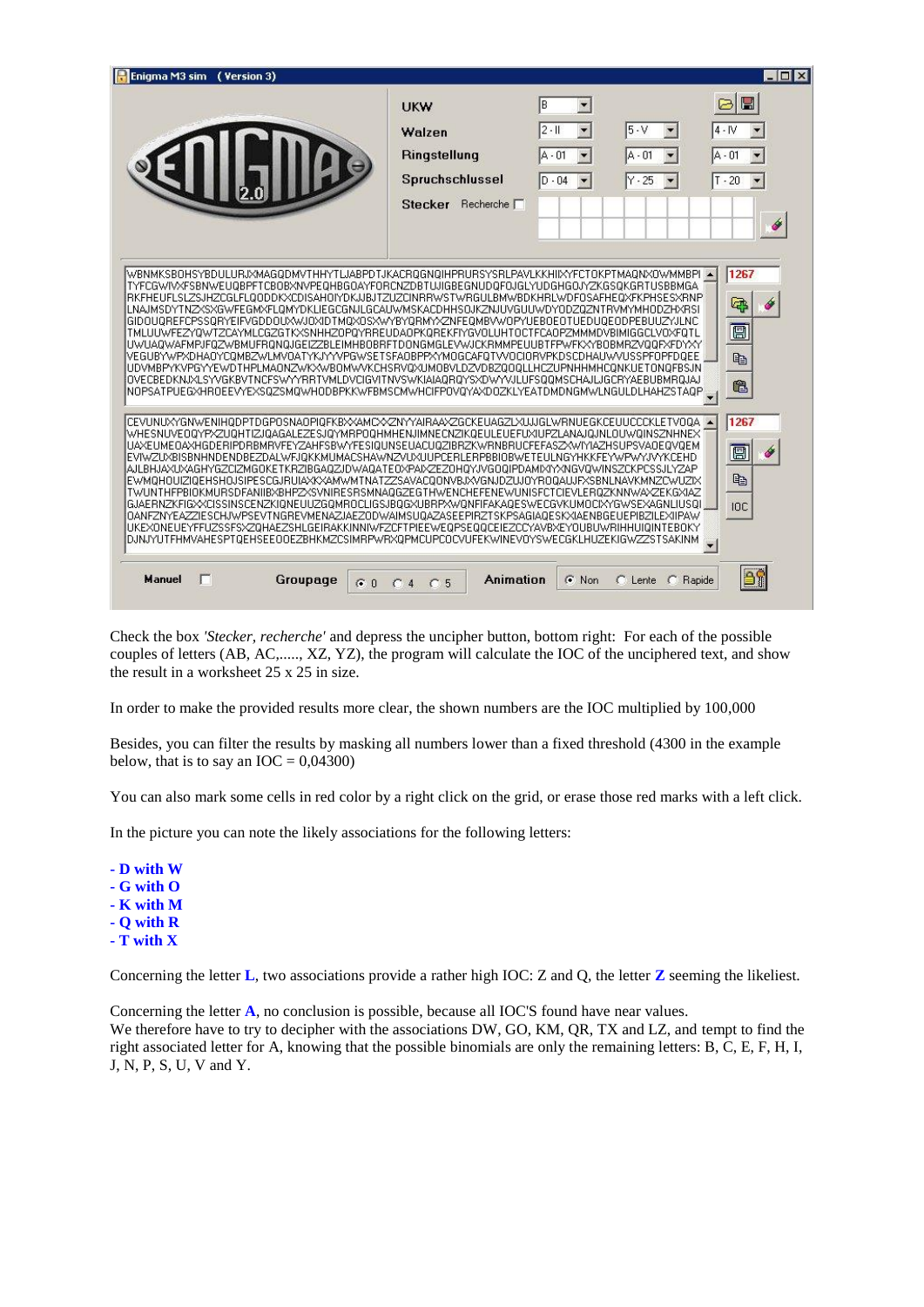|                                    | Enigma M3 sim |   |   |        |   |     |         |    |           |              |      |   |   |     |   |      |    |    |      |    |   |   |              | $\Box \Box x$ |
|------------------------------------|---------------|---|---|--------|---|-----|---------|----|-----------|--------------|------|---|---|-----|---|------|----|----|------|----|---|---|--------------|---------------|
| <b>IOC</b>                         | A             | B | C | ID.    | E | IF. | G       | Iн | $\vert$ J | $\mathsf{K}$ | L    | M | N | lo. | P | Q    | R. | S. | T    | lu | V | W | $\mathsf{K}$ | I۲            |
|                                    |               |   |   |        |   |     |         |    |           |              |      |   |   |     |   |      |    |    |      |    |   |   |              |               |
| $\overline{c}$<br>$ \overline{D} $ |               |   |   |        |   |     |         |    |           |              |      |   |   |     |   |      |    |    |      |    |   |   |              |               |
| E                                  | 4397          |   |   |        |   |     |         |    |           |              |      |   |   |     |   |      |    |    |      |    |   |   |              |               |
|                                    |               |   |   |        |   |     |         |    |           |              |      |   |   |     |   |      |    |    |      |    |   |   |              |               |
|                                    | 4343          |   |   |        |   |     |         |    |           |              |      |   |   |     |   |      |    |    |      |    |   |   |              |               |
| $\sqrt{6}$<br>F                    |               |   |   |        |   |     |         |    |           |              |      |   |   |     |   |      |    |    |      |    |   |   |              |               |
|                                    |               |   |   |        |   |     |         |    |           |              |      |   |   |     |   |      |    |    |      |    |   |   |              |               |
|                                    |               |   |   |        |   |     |         |    |           |              |      |   |   |     |   |      |    |    |      |    |   |   |              |               |
|                                    |               |   |   |        |   |     |         |    |           |              |      |   |   |     |   |      |    |    |      |    |   |   |              |               |
|                                    | 4455          |   |   |        |   |     |         |    |           |              |      |   |   |     |   |      |    |    |      |    |   |   |              |               |
| $\overline{M}$<br>$\sqrt{N}$       | 4401          |   |   |        |   |     |         |    |           | 4499         |      |   |   |     |   |      |    |    |      |    |   |   |              |               |
|                                    |               |   |   |        |   |     |         |    |           |              |      |   |   |     |   |      |    |    |      |    |   |   |              |               |
| $\overline{\circ}$                 | 4353          |   |   |        |   |     | 4560    |    |           |              |      |   |   |     |   |      |    |    |      |    |   |   |              |               |
| $\vert \overline{P} \vert$         |               |   |   |        |   |     |         |    |           |              |      |   |   |     |   |      |    |    |      |    |   |   |              |               |
| $\sqrt{a}$<br>$\vert$ R            | 4322          |   |   |        |   |     |         |    |           |              | 4309 |   |   |     |   |      |    |    |      |    |   |   |              |               |
|                                    | 4372          |   |   |        |   |     |         |    |           |              |      |   |   |     |   | 4476 |    |    |      |    |   |   |              |               |
|                                    | 4373          |   |   |        |   |     |         |    |           |              |      |   |   |     |   |      |    |    |      |    |   |   |              |               |
|                                    |               |   |   |        |   |     |         |    |           |              |      |   |   |     |   |      |    |    |      |    |   |   |              |               |
|                                    | 4348          |   |   |        |   |     |         |    |           |              |      |   |   |     |   |      |    |    |      |    |   |   |              |               |
| ⊽<br>w                             | 4304          |   |   | (4302) |   |     |         |    |           |              |      |   |   |     |   |      |    |    |      |    |   |   |              |               |
|                                    |               |   |   |        |   |     |         |    |           |              |      |   |   |     |   |      |    |    | 4388 |    |   |   |              |               |
| $\overline{\mathsf{x}}$            |               |   |   |        |   |     |         |    |           |              |      |   |   |     |   |      |    |    |      |    |   |   |              |               |
|                                    |               |   |   |        |   |     |         |    |           |              | 4409 |   |   |     |   |      |    |    |      |    |   |   |              |               |
|                                    |               |   |   |        |   |     |         |    |           |              |      |   |   |     |   |      |    |    |      |    |   |   |              |               |
|                                    |               |   |   |        |   |     |         |    |           |              |      |   |   |     |   |      |    |    |      |    |   |   |              |               |
|                                    |               |   |   |        |   |     |         |    |           |              |      |   |   |     |   |      |    |    |      |    |   |   |              |               |
|                                    | Rétablir      |   |   | 4300   |   |     | Masquer |    |           |              |      |   |   |     |   |      |    |    |      |    |   |   |              |               |

Uncheck the box *'Stecker, recherche'*, type-in the letters of the Stecker supposed good (DW, GO, KM, QR, TX and LZ) and push again on the uncipher button, bottom right:

| 1267<br>WBNMKSBOHSYBDULURJXMAGODMVTHHYTLJABPDTJKACROGNOIHPRURSYSRLPAVLKKHIIXYFCTOKPTMAONXOWMMBPI =<br>TYFCGWIVXFSBNWEUQBPFTCBOBXNVPEQHBGOAYFORCNZDBTUJIGBEGNUDQFOJGLYUDGHGOJYZKGSQKGRTUSBBMGA<br>RKFHEUFLSLZSJHZCGLFL00DDKXCDISAHOIYDKJJBJTZUZCINRRWSTWRGULBMWBDKHRLWDFOSAFHE0XFKPHSESXRNP<br>ą<br>LNAJMSDYTNZXSXGWFEGMXFLQMYDKLIEGCGNJLGCAUWMSKACDHHSOJKZNJUVGUUWDYODZQZNTRVMYMHODZHXRSI<br>GIDOUQREFCPSSQRYEIFVGDDOUXWJOXIDTMQXOSXWYBYQRMYXZNFEQMBVWOPYUEBOEOTUEDUQEODPEBUUZYJLNC<br>團<br>TMLUUWFEZYOWTZCAYMLCGZGTKXSNHHZOPOYRREUDAOPKOREKFIYGVOLUHTOCTFCAOPZMMMDVBIMIGGCLVOXFOTL<br>UWUAQWAFMPJFQZWBMUFRQNQJGEIZZBLEIMHBOBRFTDONGMGLEVWJCKRMMPEUUBTFPWFKXYBOBMRZVQQFXFDYXY<br>VEGUBYWPXDHAOYCOMBZWLMVOATYKJYYVPGWSETSFAOBPPXYMOGCAFOTVVOCIORVPKDSCDHAUWVUSSPFOPFDOEE<br>电<br>UDVMBPYKVPGYYEWDTHPLMAONZWKXWBOMWVKCHSRVQXUMOBVLDZVDBZQOQLLHCZUPNHHMHCQNKUETONQFBSJN<br>OVECBEDKNJXLSYVGKBVTNCFSWYYRRTVMLDVCIGVITNVSWKIAIAOROYSXDWYVJLUFSOOMSCHAJLJGCRYAEBUBMROJAJ<br>龟<br>NOPSATPUEGXHROEEVYEXSQZSMQWHODBPKKWFBMSCMWHCIFPOVQYAXDOZKLYEATDMDNGMWLNGULDLHAHZSTAQP<br>÷<br>1267<br>IFVOLUTAONDELICRYPTOORIPHAEPIRSUBTTATUTALNIPPIRAATCOMMEUNELZTTECOZDANUELLEENTCECRYPTOGRAPH<br>ESETVECRYPTEURSXILORAGANELESCRYPTPGRIPHESGIGNECTLIPREMAEREBITIALLEENANVENTINTDINSLINNAQUATEUNÍ<br>EMETHODEAMPIRIBLELECLAHFRBDECESIRJUSQUACEQUILKANDANERUANELEURTRIYIALXPUASVAGENEREREVIBLATLIC<br>團<br>ONFADENTAILATEDESCMMMUNACITADNSJUSUUICEQUEBIBBIGEDECOUVREUNMOYENDEDECRYPTEHLASUBSTATUTAON<br>POLCILPHIBETAQUEBILIUBEDUXAXEMESAECLELICRYPTOGRIPHAEETIATDONCDINSLAMPOSSABALATEDERETIBLIRLESEC<br>电<br>RETDESCOMMUNACITAODSXDEPLUSAVECLANVENTAONJELITELEGRAPJAESINSFALLINECDSSITEDUNCRYPTIGESURSEFA<br>ASIATBEPLUSENPLUSSENTARXLEDECLENCHEMENTDELISECONDEGUERREMONDAILEMATENLOMAERELESRETICDSDINS<br>CEDOMIANEUILORSQUELIOSFPROCUBIATDESFICAMATESDECOMMUNACITAONSETDONCIUSSADANTENCEPTAONSPIRDES<br>IOC<br>EVENTUELSENNEMASLESCODESUTALASESPIRLESMALATIARESETIAENTPEUFAIBLESETRIPADEMENTDECHAFFUESSESTL<br>ECAELSCODEILLEMINDIDFGVXXPIEEXEMPLERRCEIUXICYAVATEYDUBUREIUQUIRINTENOMDONNEIUXSERVACESDEREHS<br>EAGNELENTSDESIKIJESTEETIUXCIPTUFESDENAVRESDECODEILLEMINDLLSBRATINKAQUESETIAENTIUCOURINTDESMOU | ( Version 3)<br>Enigma M3 sim | <b>UKW</b><br>Walzen<br>Ringstellung<br>Spruchschlussel<br>Stecker Recherche | ΙB<br>$2 - 11$<br>IA.<br>- 01<br>$D - 04$<br>$\mathbf{R}$<br>$\times$<br>м<br>G<br>K<br>O<br>т<br>0 | $5 - V$<br>▼<br>$A - 01$<br>$Y - 25$<br>$\blacktriangledown$<br>D<br>z<br>w<br>L | $ \Box$ $\times$<br>圛<br>$4 - N$<br>$\overline{\phantom{a}}$<br>IA - 01<br>$T - 20$ |
|---------------------------------------------------------------------------------------------------------------------------------------------------------------------------------------------------------------------------------------------------------------------------------------------------------------------------------------------------------------------------------------------------------------------------------------------------------------------------------------------------------------------------------------------------------------------------------------------------------------------------------------------------------------------------------------------------------------------------------------------------------------------------------------------------------------------------------------------------------------------------------------------------------------------------------------------------------------------------------------------------------------------------------------------------------------------------------------------------------------------------------------------------------------------------------------------------------------------------------------------------------------------------------------------------------------------------------------------------------------------------------------------------------------------------------------------------------------------------------------------------------------------------------------------------------------------------------------------------------------------------------------------------------------------------------------------------------------------------------------------------------------------------------------------------------------------------------------------------------------------------------------------------------------------------------------------------------------------------------------------------------------------------------------------------------------------------------------------------------------------------------------------------------------------------------------------|-------------------------------|------------------------------------------------------------------------------|-----------------------------------------------------------------------------------------------------|----------------------------------------------------------------------------------|-------------------------------------------------------------------------------------|
|                                                                                                                                                                                                                                                                                                                                                                                                                                                                                                                                                                                                                                                                                                                                                                                                                                                                                                                                                                                                                                                                                                                                                                                                                                                                                                                                                                                                                                                                                                                                                                                                                                                                                                                                                                                                                                                                                                                                                                                                                                                                                                                                                                                             |                               |                                                                              |                                                                                                     |                                                                                  |                                                                                     |
|                                                                                                                                                                                                                                                                                                                                                                                                                                                                                                                                                                                                                                                                                                                                                                                                                                                                                                                                                                                                                                                                                                                                                                                                                                                                                                                                                                                                                                                                                                                                                                                                                                                                                                                                                                                                                                                                                                                                                                                                                                                                                                                                                                                             |                               |                                                                              |                                                                                                     | $\overline{\phantom{0}}$                                                         |                                                                                     |